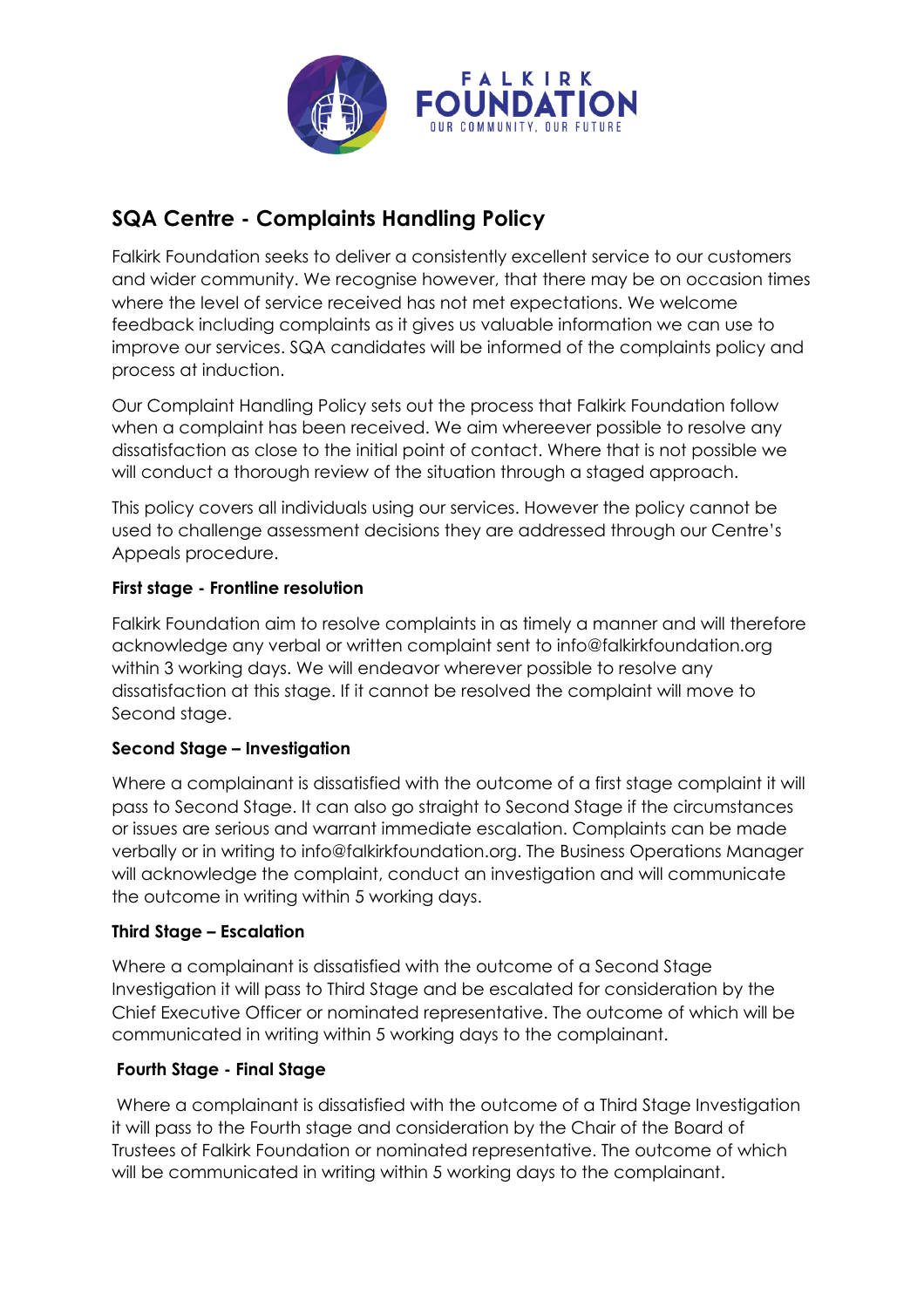

### **Additional Information**

Where a complex complaint requires additional time than the timescales indicated in each stage, the complainant will be notified and informed of a revised timescale.

Once a complaint has passed through the four stage of the Complaints Handling Policy if a complainant is still dissatisfied then a complaint can be made to OSCR the Scottish Charity Regulator here.

Candidates can complain to the SQA, however disagreements about academic judgement will not be handled through this method and should use the Centre Appeals Procedure.

For assessment – related complaints, candidates of SQA qualifications may also have the right to complain to SQA awarding body. SQA will only consider your complaint if you have already exhausted all stages of Falkirk Foundation's complaints procedure and you remain dissatisfied with the outcome or the way in which we handled your complaint, or you believe that we have unreasonably failed to apply the procedure correctly.

SQA may consider complaints about:

- Assessment in the broadest sense, including the conduct of, preparation for and environment for, assessment.
- Dissatisfaction with the way the centre handled the complaint

SQA will not consider complaints about:

- Academic judgement (use appeals or Post-results services)
- The wider experience of being a candidate (eg support services, funding or facilities)

Candidates who are undertaking regulated qualifications e.g Workplace Core Skills have the right to ask SQA Accreditation to consider your complaint if they remain dissatisfied after a final response has been issued.

Where an individual needs help or advocacy in raising a complaint they should contact us using their preferred method to ask for further help/guidance in making a complaint.

Falkirk Foundation will log all complaints, analyse trends, responses and provide updates to our Board of Trustees.